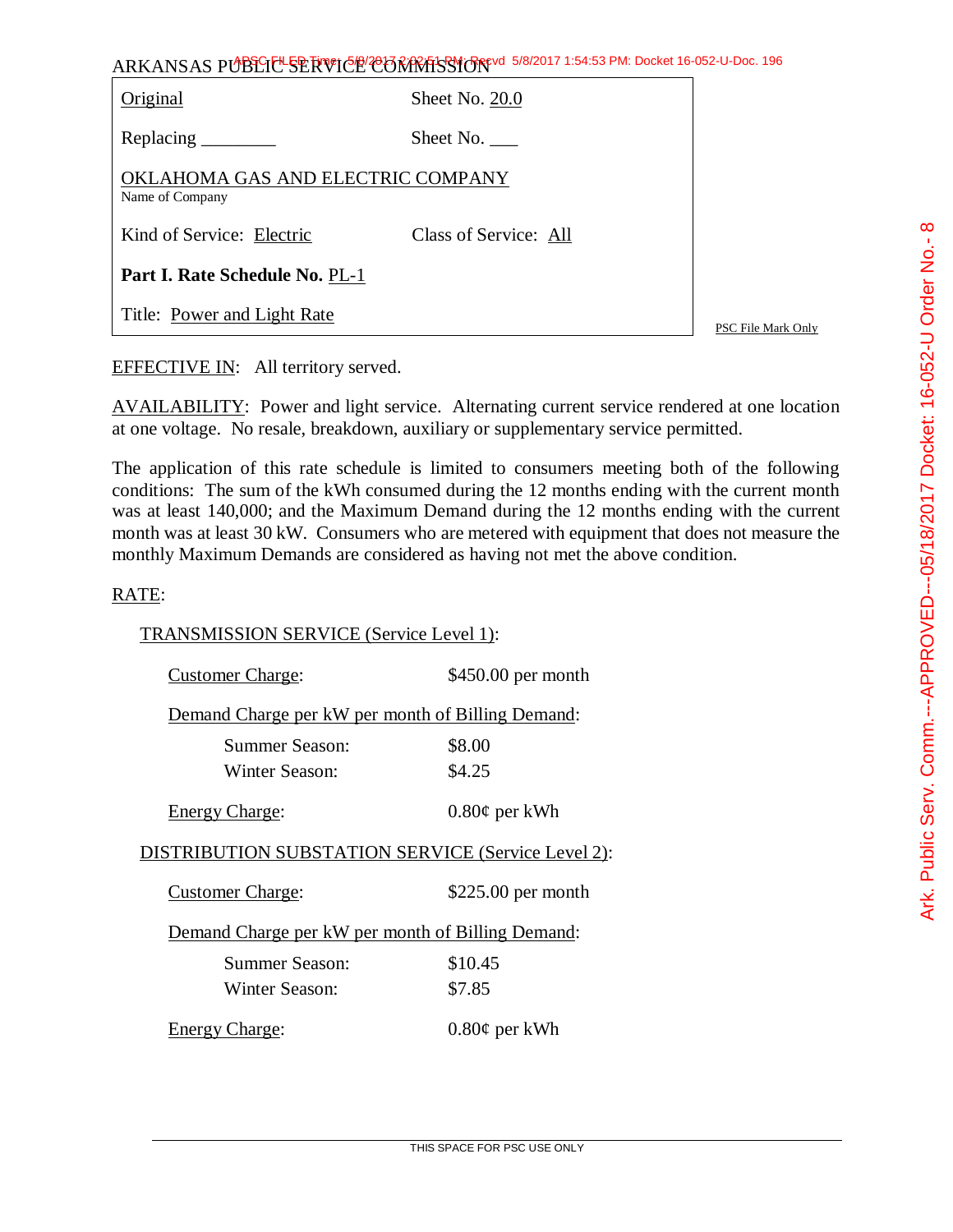## ARKANSAS PUBLIC SERVICE COMMISSION 5/8/2017 1:54:53 PM: Docket 16-052-U-Doc. 196

Original Sheet No. 20.1

Replacing \_\_\_\_\_\_\_\_\_\_ Sheet No. \_\_\_

OKLAHOMA GAS AND ELECTRIC COMPANY Name of Company

Kind of Service: Electric Class of Service: All

**Part I. Rate Schedule No.** PL-1

Title: Power and Light Rate

PSC File Mark Only

## DISTRIBUTION SERVICE (Service Level 3):

| DISTRIBUTION SERVICE (Service Level 3):           |                     |  |
|---------------------------------------------------|---------------------|--|
| <b>Customer Charge:</b>                           | $$225.00$ per month |  |
| Demand Charge per kW per month of Billing Demand: |                     |  |
| Summer Season:                                    | \$10.45             |  |
| <b>Winter Season:</b>                             | \$7.85              |  |
| <b>Energy Charge:</b>                             | $0.83\phi$ per kWh  |  |
| DISTRIBUTION SERVICE (Service Level 4):           |                     |  |
| <b>Customer Charge:</b>                           | $$225.00$ per month |  |
| Demand Charge per kW per month of Billing Demand: |                     |  |
| <b>Summer Season:</b>                             | \$10.45             |  |
| Winter Season:                                    | \$7.85              |  |
| <b>Energy Charge:</b>                             | $0.83\phi$ per kWh  |  |
| <b>SECONDARY SERVICE (Service Level 5):</b>       |                     |  |
| <b>Customer Charge:</b>                           | $$115.00$ per month |  |
| Demand Charge per kW per month of Billing Demand: |                     |  |
| <b>Summer Season:</b>                             | \$10.80             |  |

Winter Season: \$8.07

Energy Charge: 0.90¢ per kWh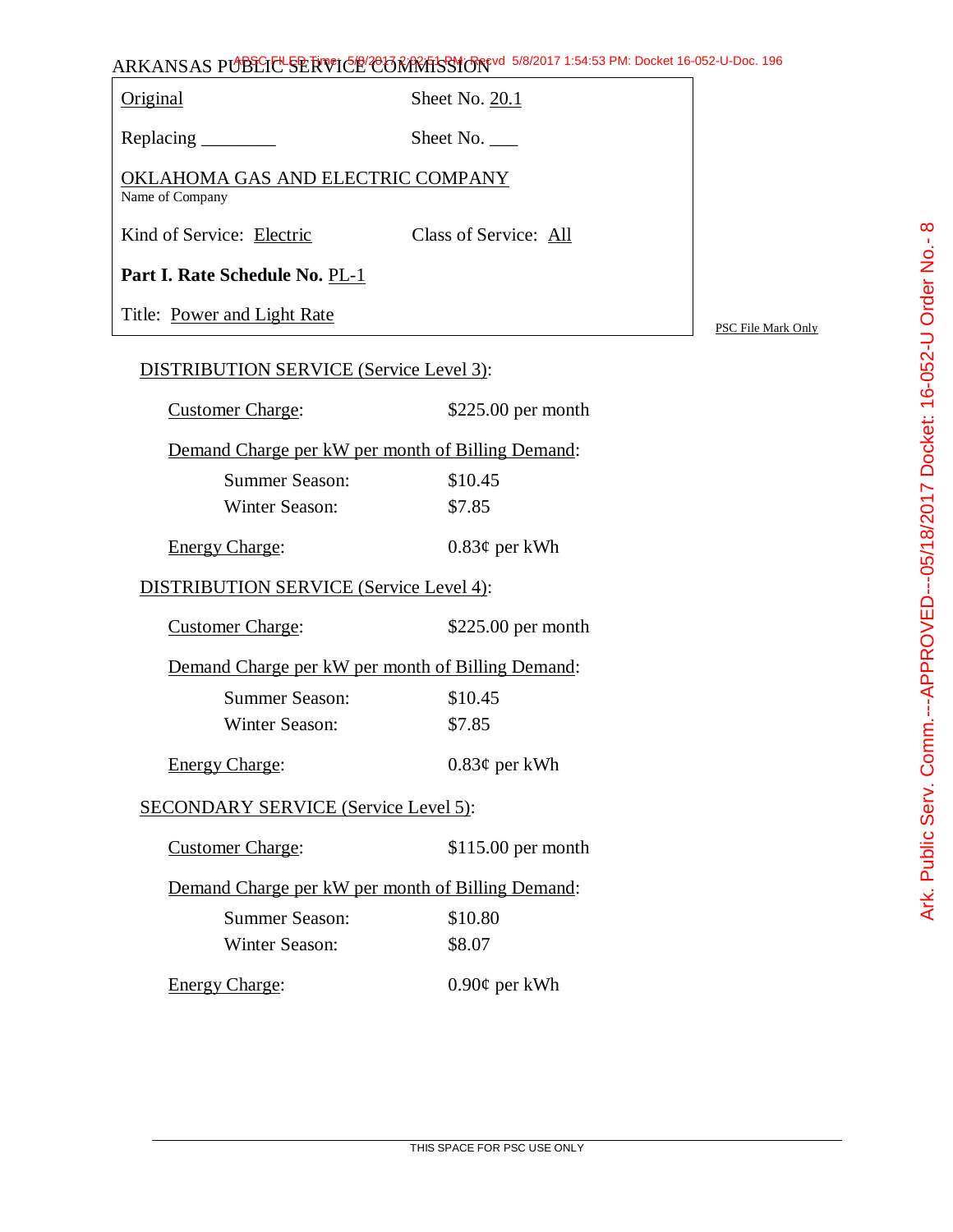| Original                                             | Sheet No. 20.2        |
|------------------------------------------------------|-----------------------|
| Replacing _______                                    | Sheet No.             |
| OKLAHOMA GAS AND ELECTRIC COMPANY<br>Name of Company |                       |
| Kind of Service: Electric                            | Class of Service: All |
| Part I. Rate Schedule No. PL-1                       |                       |

PSC File Mark Only

MINIMUM BILL: The minimum monthly bill shall be the Customer Charge plus the Demand Charge, as computed under the above schedule. The Company shall specify a larger minimum monthly bill, calculated in accordance with the Company's Allowable Expenditure Formula in its Terms and Conditions of Service on file with and approved by the Commission, when necessary to justify the investment required to provide service.

## DEFINITION OF SEASONS:

Title: Power and Light Rate

| <b>Summer Season:</b> | The five OG&E Revenue Months of June through October.  |
|-----------------------|--------------------------------------------------------|
| Winter Season:        | The seven OG&E Revenue Months of November through May. |

DETERMINATION OF MAXIMUM DEMAND: The consumer's maximum demand shall be the maximum rate at which energy is used for any period of 15 consecutive minutes of the month for which the bill is rendered as shown by the Company's demand meter.

DETERMINATION OF BILLING DEMAND: The billing demand upon which the demand charge is based shall be the maximum demand as determined above corrected for power factor, as set forth under the power factor clause; provided, that no billing demand shall be considered as less than 65% of the highest Summer Season maximum demand corrected for power factor previously determined during the 12 month period ending with the current month.

POWER FACTOR CLAUSE: The consumer shall at all times take and use power in such manner that the power factor shall be as nearly 100% as possible, but when the average power factor as determined by continuous measurement of lagging reactive kilovolt ampere hours is less than 90%, the billing demand shall be determined by multiplying the maximum demand, measured by the demand meter for the billing period, by 90 and dividing the product thus obtained by the actual average power factor expressed in percent periods of normal operation of the consumer's equipment instead of the average power factor. For customers with a monthly Maximum Demand of 300 kW or more, the Company shall install suitable measuring equipment to determine the customer's monthly maximum kVAr. The Company may install suitable measuring equipment at the metering point for any customer to determine the customer's monthly maximum kVAr if, in its sole judgment, such equipment is necessary.

RIDERS: Applicable Riders which adjust this Rate Schedule are listed in Rate Schedule No. RSR, Tables of Riders Applicable to Rate Schedules.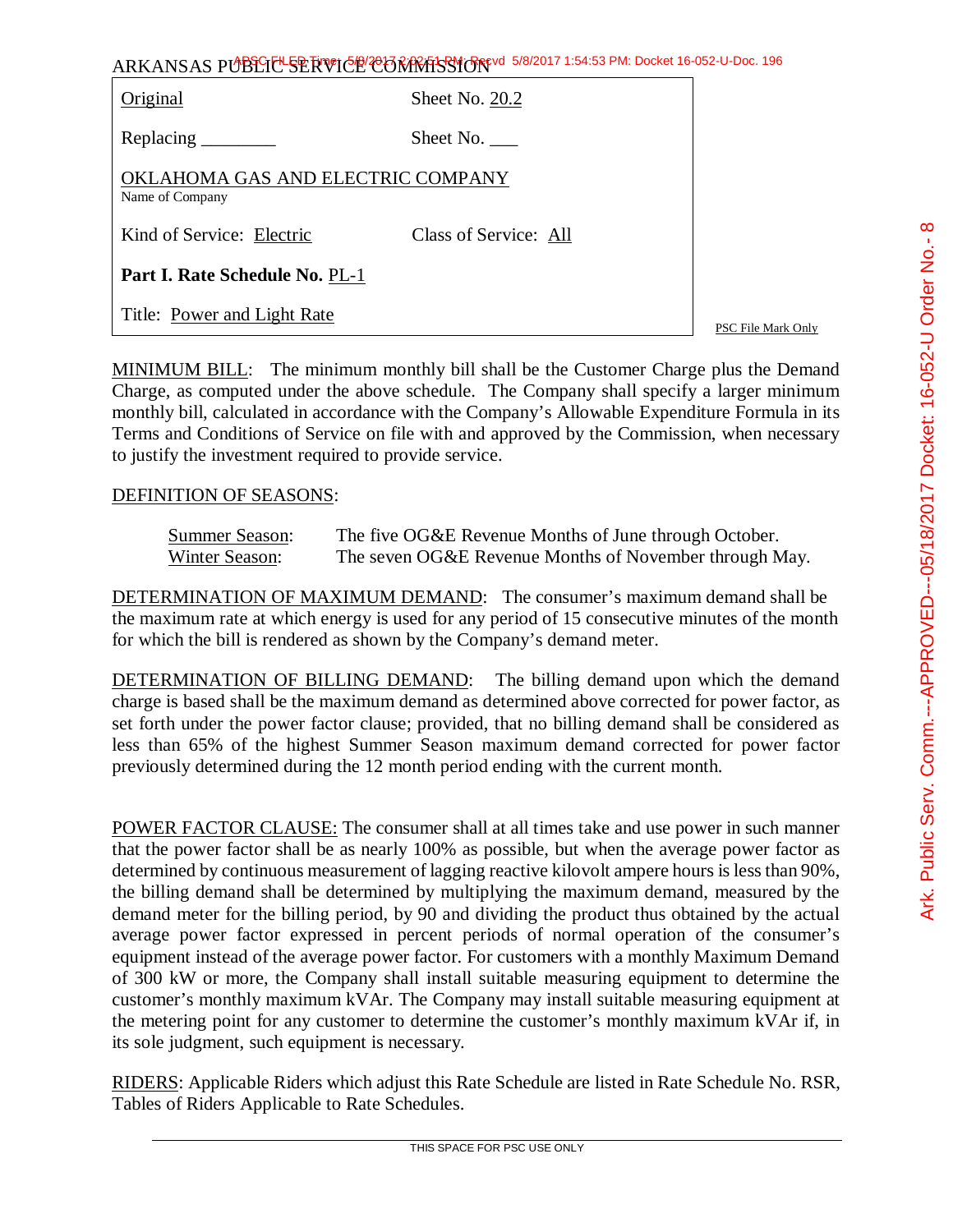| ARKANSAS PUBLICL SERVICE CORRATS TO 5/8/2017 1:54:53 PM: Docket 16-052-U-Doc. 196 |                       |                    |  |
|-----------------------------------------------------------------------------------|-----------------------|--------------------|--|
| Original                                                                          | Sheet No. 20.3        |                    |  |
| Replacing _________                                                               | Sheet No. $\_\_$      |                    |  |
| OKLAHOMA GAS AND ELECTRIC COMPANY<br>Name of Company                              |                       |                    |  |
| Kind of Service: Electric                                                         | Class of Service: All |                    |  |
| Part I. Rate Schedule No. PL-1                                                    |                       |                    |  |
| Title: Power and Light Rate                                                       |                       | PSC File Mark Only |  |

SERVICE LEVELS: For purposes of this rate, the following shall apply:

Service Level 1: Shall mean service at any nominal standard voltage of the Company above 50 kV where service is rendered through a direct tap to the Company's prevailing transmission source.

Service Level 2: Shall mean service at any nominal standard voltage of the Company between 2 kV and 50 kV, both inclusive, where service is rendered through a Company Substation, which has a transmission voltage source, and the point of delivery is at the load side of the substation or from a circuit dedicated to the customer.

Service Level 3: Shall mean service at any nominal standard voltage of the Company between 2 kV and 50 kV, both inclusive, by a direct tap to the Company's prevailing distribution source from a circuit not dedicated to the customer.

Service Level 4: Shall mean service at any nominal standard voltage of the Company between 2 kV and 50 kV, both inclusive, where service is rendered through transformation from a Company prevailing distribution voltage source  $(2 \text{ kV to } 50 \text{ kV})$  to a lower distribution voltage with metering at distribution voltage

Service Level 5: Shall mean service at any nominal standard voltage of the Company less than 2,000 volts with metering at less than 2,000 volts.

If the Company chooses to install its metering equipment on the load side of the consumer's transformers, the kWh billed shall be increased by the amount of the transformer losses calculated as follows:

1% of the total kVA rating of the consumer's transformers times 730 hours.